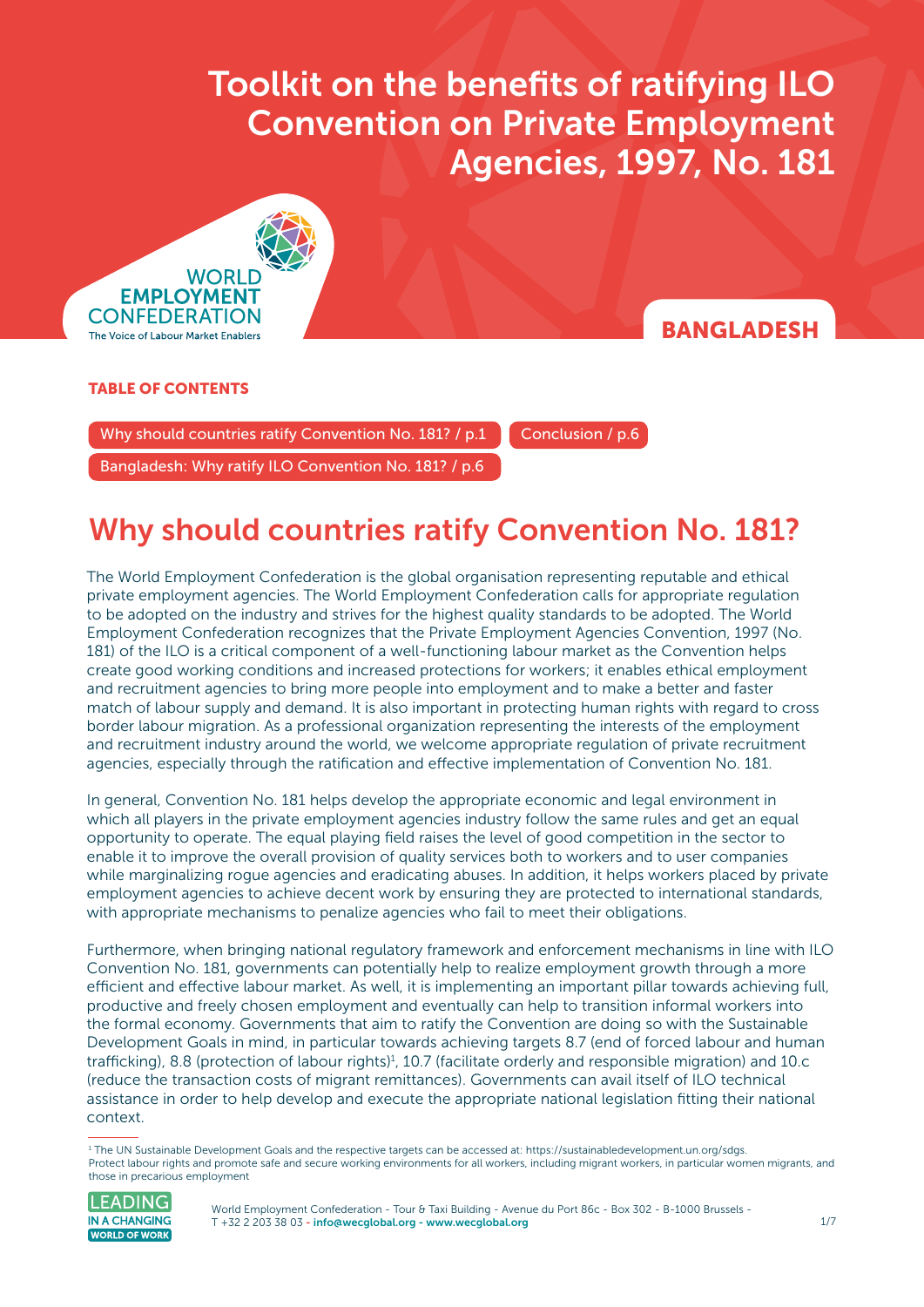

#### RESEARCH2 BY THE INDUSTRY SUPPORTS BENEFITS OF RATIFICATION

World Employment Confederation research has identified that governments which have adopted appropriate regulation on the employment and recruitment industry are competitive. They enjoy better functioning labour markets with job creation, higher participation and inclusion rates as well as lower levels of youth unemployment. Likewise, workers placed by private employment agencies enjoy more protection in countries that have ratified Convention No. 181. There is a positive correlation between the World Economic Forum's Global Competitiveness Index and markets that score best in terms of smart regulation of the employment and recruitment industry. By balancing flexibility with security for companies and workers alike, these countries enjoy higher levels of agency work penetration, which supports job creation and a greater range of employment forms and contracts.

The World Employment Confederation's recent assessment of the Convention has revealed that countries which have ratified it have seen:

- 1. Lower levels of informal employment and undeclared work
- 2. High correlation with democracy
- 3. Increased cooperation between public and private employment agencies
- 4. Greater protection for freedom of association
- 5. Full respect for the right to strike
- 6. Meaningful and constructive social dialogue in the temporary agency work sector
- 7. Better protection of agency workers by forbidding fee-charging
- 8. Better wages for agency workers
- 9. Controlled and mitigated development of the industry

#### C181 IS A NECESSARY BUILDING BLOCK FOR EMPLOYMENT GROWTH

The 2010 Report of the ILO Committee of Experts on the Application of Conventions and Recommendations<sup>3</sup> indicated that there are three fundamental steps to achieving full, productive and freely chosen employment. The first step is to make a political commitment towards this goal and in this regard identified the Employment Policy Convention (No. 122) as the priority convention to do so. As well, the Declaration of Social Justice for a Fair Globalization identifies Convention No. 122 as the most significant instrument for governance of employment.

The second fundamental step is to develop appropriate institutions necessary to achieve full employment and note that Conventions Nos 88 (Employment Services Convention) and 181 together form the "*necessary building block for employment growth*". In particular, where there is coordination of efforts as required in Article 13 of Convention No. 181. A third fundamental step is to support the training and retraining of workers, which is often done with workers engaged by reputable private recruitment agencies.

It is interesting to note that there are 110 ratifications of Convention No. 122, 90 ratifications of Convention No. 88 and 32 of Convention No. 181. If governments seek the necessary building block for employment growth, this is the package of Conventions the ILO recommends to enable it yet few countries have ratified all three.

[http://www.ilo.org/wcmsp5/groups/public/@ed\\_norm/@relconf/documents/meetingdocument/wcms\\_123390.pdf](http://www.ilo.org/wcmsp5/groups/public/@ed_norm/@relconf/documents/meetingdocument/wcms_123390.pdf)



<sup>2</sup> Retrieved from Ciett at:

[http://www.ciett.org/fileadmin/templates/ciett/docs/Position\\_papers/ciett\\_assessment\\_C181\\_and\\_C96\\_with\\_infographics.pdf](http://www.ciett.org/fileadmin/templates/ciett/docs/Position_papers/ciett_assessment_C181_and_C96_with_infographics.pdf) All references throughout the document retrieved from: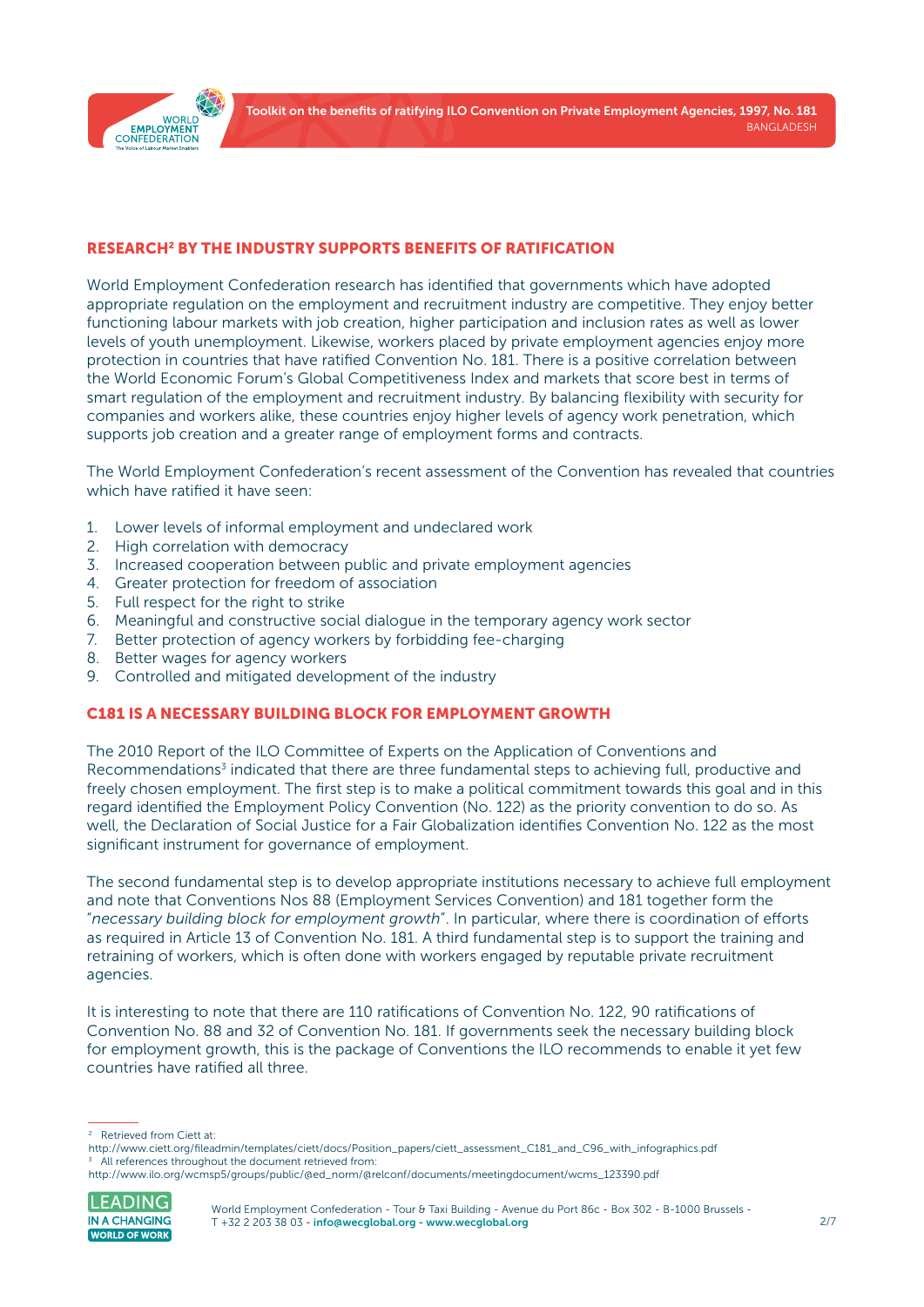

#### C181 ENCOURAGES COOPERATION OF PUBLIC-PRIVATE EMPLOYMENT SERVICES

A major benefit to governments ratifying ILO Convention No. 181 is the flexibility in relating its provisions to national law and practice and the engagement of the social partners in doing so. Convention No. 181 recognizes the benefits of combining the complementary strengths that public and private employment agencies have. It promotes a collaborative approach to enhance labour market participation, as it calls for increased cooperation between public employment services and private employment agencies. It is important to note that both public and private employment services are key actors in the labour market and can mutually benefit from cooperation, as their common aim is to ensure a well-functioning labour market and the achievement of full employment. Such consultations and cooperation enable the government to profit from the expertise and views of the social partners, while respecting the fact that governments retain authority over employment policy and are free to determine how this cooperation is met with their input.

More specifically, Article 13 in the Convention states:

*"…in accordance with national law and practice and after consulting the most representative organizations of employers*

*and workers, formulate, establish and periodically review conditions to promote cooperation between the public*

*employment service and private employment agencies."*

Cooperation can help:

- Enhance the matching of labour demand with supply
- Pooling of information
- Implement Joint skills development programmes
- Implement joint projects for the long-term unemployed
- Increase the rate of transition from unemployment to work

#### C181 ENSURES PROTECTION OF WORKERS EMPLOYED VIA PRIVATE EMPLOYMENT AGENCIES

It is important to recall that labour is not a commodity and that there is a need to protect workers against abuses. Article 11 of the Convention requires member States to ensure that workers employed by private employment agencies are permitted protections such as Freedom of Association. Under Article 12, consultations with the social partners determine and allocate the responsibility between employment agencies and user enterprises for the following:

- Collective bargaining
- Minimum wages
- Working time and other conditions
- Statutory social security benefits
- Access to training
- Protection in occupational safety and health
- Workers compensation
- Maternity and parental protection and benefits

In addition to these, Convention No. 181 contains a general provision in Article 7 that prohibits the charging of fees or other costs, directly or indirectly, to workers<sup>4</sup>. Furthermore, it promotes user friendly

<sup>4</sup> There is, however, a possibility to charge for certain categories of workers or specific types of services, after consultation with the socialpartners.

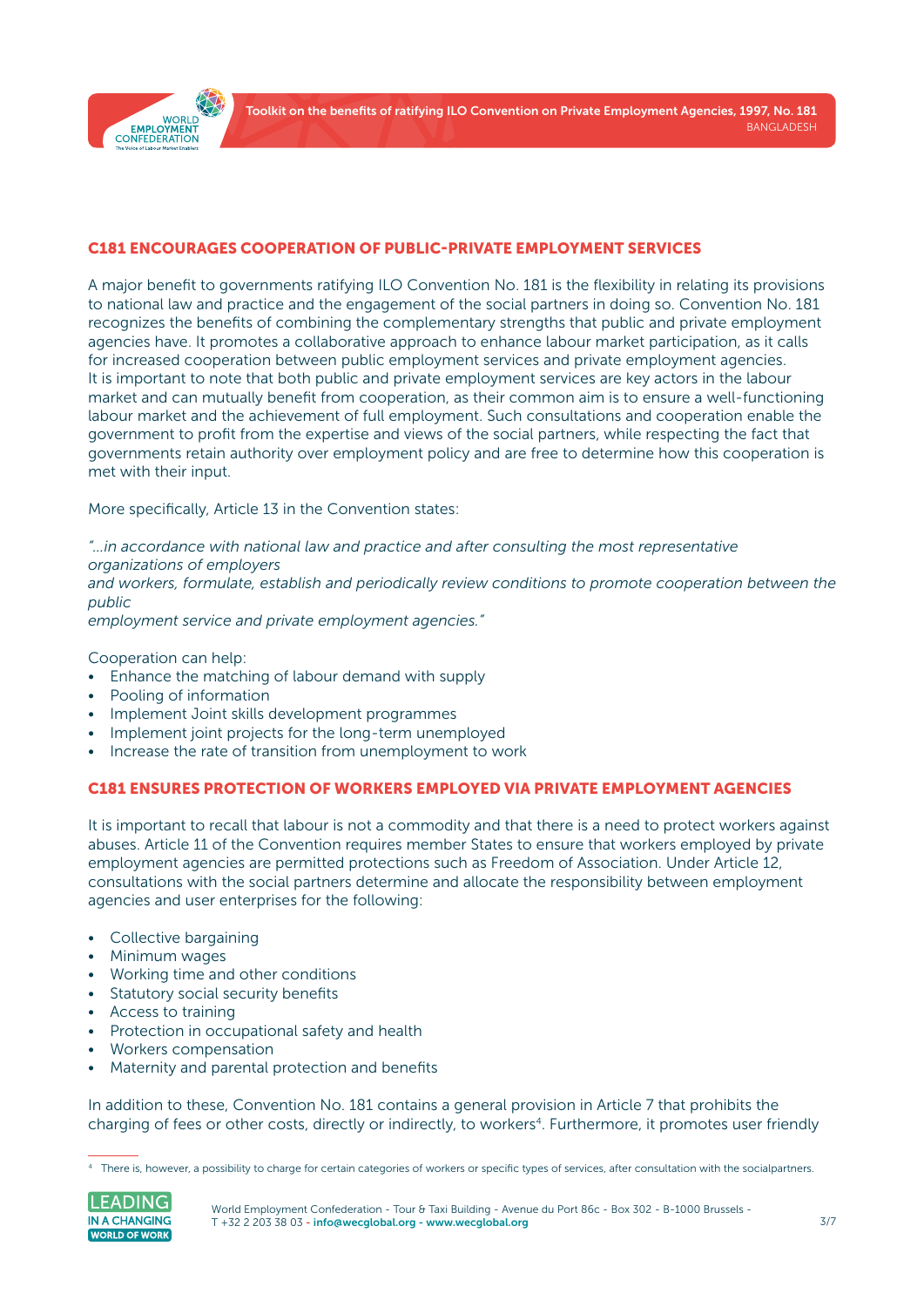

written contracts of employment (per national law and practice) clearly specifying their terms and conditions of employment in local language, and the worker's assent obtained without coercion.

Social Dialogue, where it is strong, is also a key element to ensure that workers served by private employment agencies are protected to international standards, as consultation with the social partners is promoted throughout the articles of the Convention. For example, Article 10 of Convention No. 181 promotes the engagement of the social partners for the investigation of complaints, alleged abuses and fraudulent practices concerning the activities of private employment agencies.

#### C181 CAN HELP REDUCE INFORMAL OR UNDECLARED WORK

More than half to three-quarters of all non-agricultural employment in developing countries is part of the informal economy. Workers are often women, migrants and other vulnerable groups who are excluded from other opportunities.<sup>5</sup> Negative consequences for governments with large informal economies include poor competitiveness and low growth rates, incomplete coverage of formal social programmes, the undermining of social cohesion and law and order, and lost revenue from employers and workers not reporting economic activity.

Governments that seek to transition to a formal economy could benefit from ratifying and implementing Convention No. 181, as the World Employment Confederation research indicates that there are lower levels of undeclared work in countries which have ratified it. In addition, the guidance in the Private Employment Agencies Recommendation (No. 188) promotes the use of written contracts to formalize the relationship. Licensing private employment agencies permits the industry to work in a controlled way with government oversight, creates fair competition and separates the good from the rogue agencies that can abuse workers and avoid formal inclusion.

Article 3 of Convention No. 181 states that:

*"1.The legal status of private employment agencies shall be determined in accordance with national law and practice, and after consulting the most representative organizations of employers and workers.*

*2. A Member shall determine the conditions governing the operation of private employment agencies in accordance with a system of licensing or certification, except where they are otherwise regulated or determined by appropriate national law and practice."*

#### C181 PROTECTS MIGRANT WORKERS

*"The failure of any nation to adopt humane conditions of labour is an obstacle in the way of other nations which desire to improve the conditions in their own countries"* <sup>6</sup>

Migrant workers provide a significant amount of income for their families in developing economies. Remittances from migrants to developing countries are estimated to have reached \$441billion, of 600 billion overall in 2015 with an estimated 250 million migrant workers globally.<sup>7</sup> With the total number of migrants increasing annually and such significant contributions to national economies, it is becoming more urgent to protect migrant workers in countries of origin and destination.

<sup>7</sup> World Bank, *Migration and Remittances Factbook, Advance Edition*, Washington, 2016. Retrieved from [http://siteresources.worldbank.org/](http://siteresources.worldbank.org/INTPROSPECTS/Resources/334934-1199807908806/4549025-1450455807487) [INTPROSPECTS/Resources/334934-1199807908806/4549025-1450455807487/Factbookpart1.pdf](http://siteresources.worldbank.org/INTPROSPECTS/Resources/334934-1199807908806/4549025-1450455807487) 



World Employment Confederation - Tour & Taxi Building - Avenue du Port 86c - Box 302 - B-1000 Brussels -T +32 2 203 38 03 [- info@wecglobal.org](mailto:info%40wecglobal.org?subject=) - [www.wecglobal.org](http://www.wecglobal.org)

<sup>5</sup> Retrieved from:<http://www.ilo.org/global/topics/employment-promotion/informal-economy/lang--en/index.htm>

<sup>6</sup> Peamble to the ILO Constitution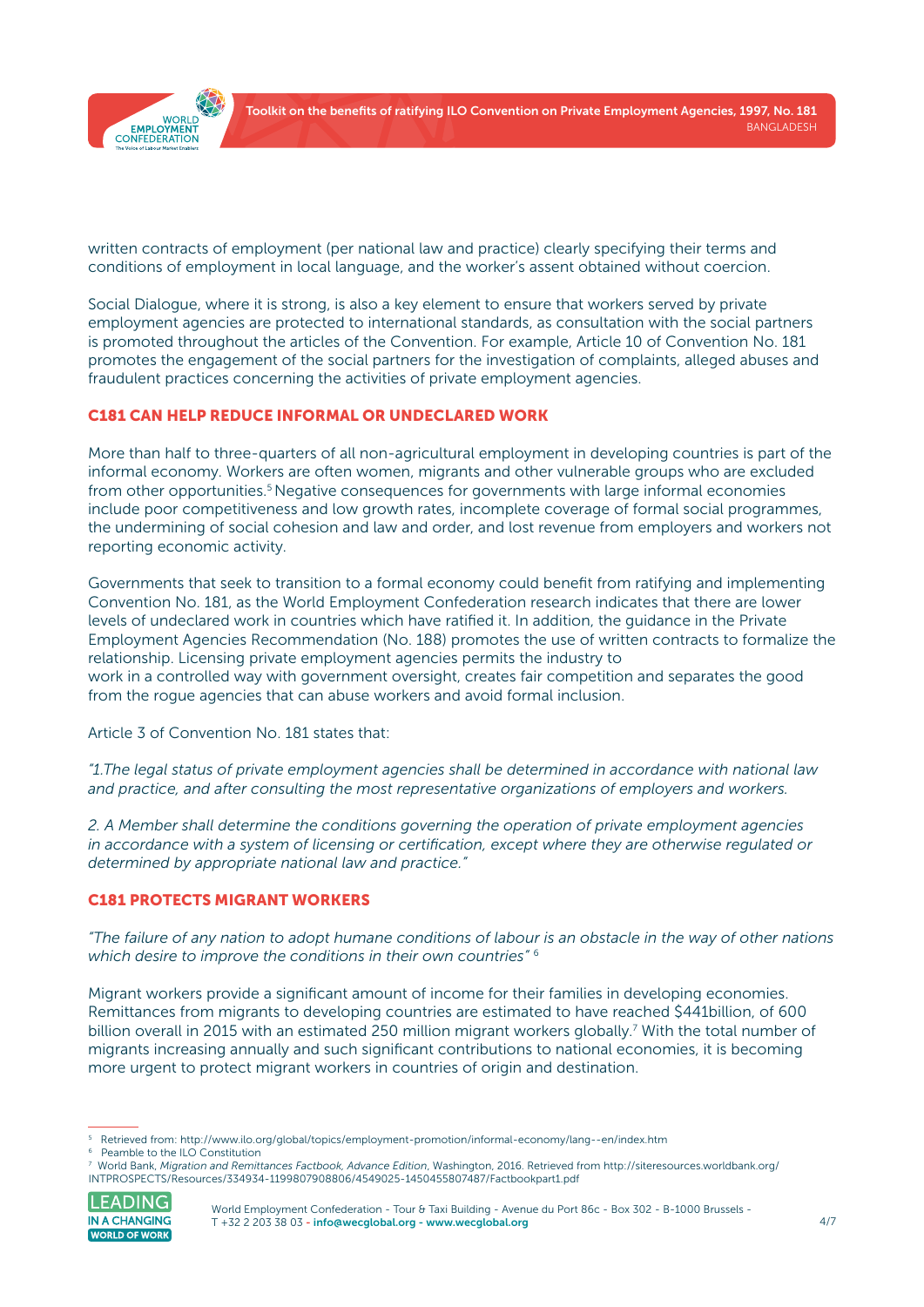

As member States of the ILO, governments should recall their commitment to the improvement of working conditions and the *"protection of the interests of workers when employed in countries other than their own"* as stated in the Preamble of the Constitution. Governments determine the legal framework for labour migration within their country. Some develop bilateral agreements with specific recipient countries and some integrate it in regional cooperation. Governments also have an opportunity to improve the governance of migration globally through the multi-lateral system.

Recognizing that private employment agencies have a large role to play in facilitating fair labour migration, we encourage appropriate regulatory action regarding private recruitment agencies at the national and international levels. Convention No. 181 specifically relates to the protection of migrants and such regulation is essential to eradicate abuses by rogue operators, which engage in human trafficking and/or violate rights enshrined in the ILO fundamental Conventions. Furthermore, it helps governments meet obligations under the ILO Declaration on Fundamental Principles and Rights at Work, and helps to achieve targets 8.7, 8.8, 10.7 and  $10.c<sup>8</sup>$  of the Sustainable Development Goals.

Private employment agencies are a facilitator of human resources management services and when properly regulated can contribute to decent work. With 32 ratifications to date, the ILO's Private Employment Agencies Convention, 1997 (No. 181) is part of a larger structure of coordinated international guidance and support promoting decent employment creation and a well-functioning labour market that includes the protection of migrant workers' rights with specific regard to fair recruitment. Therefore, Convention No. 181 should be seen as an important aspect of a much broader initiative of protections for migrant workers, as the elements of it, when implemented appropriately, play a major role in fair migration through an appropriately regulated private employment industry.

#### ILO CAN OFFER TECHNICAL ASSISTANCE TO RATIFY C181

The ILO provides technical assistance in order to help governments draft national legislation in line with Convention No. 181 and to help address issues in legislation and practice. Various national ILO programmes currently exist in order to help develop appropriate regulatory frameworks. The ILO has also produced a Guide to Private Employment Agencies<sup>9</sup> to support governments in drafting legal frameworks in line with Convention No. 181. It is a useful resource to identify potential gaps in legislation and develop solutions appropriate for national context. In addition, the Fair Recruitment Initiative is valuable resource to support the tripartite constituents with regard to the specific challenges of cross-border labour migration and fair recruitment.

<sup>9</sup> [http://www.ilo.org/wcmsp5/groups/public/---ed\\_norm/---declaration/documents/instructionalmaterial/wcms\\_083275.pdf](http://www.ilo.org/wcmsp5/groups/public/---ed_norm/---declaration/documents/instructionalmaterial/wcms_083275.pdf)



See footnote 1 above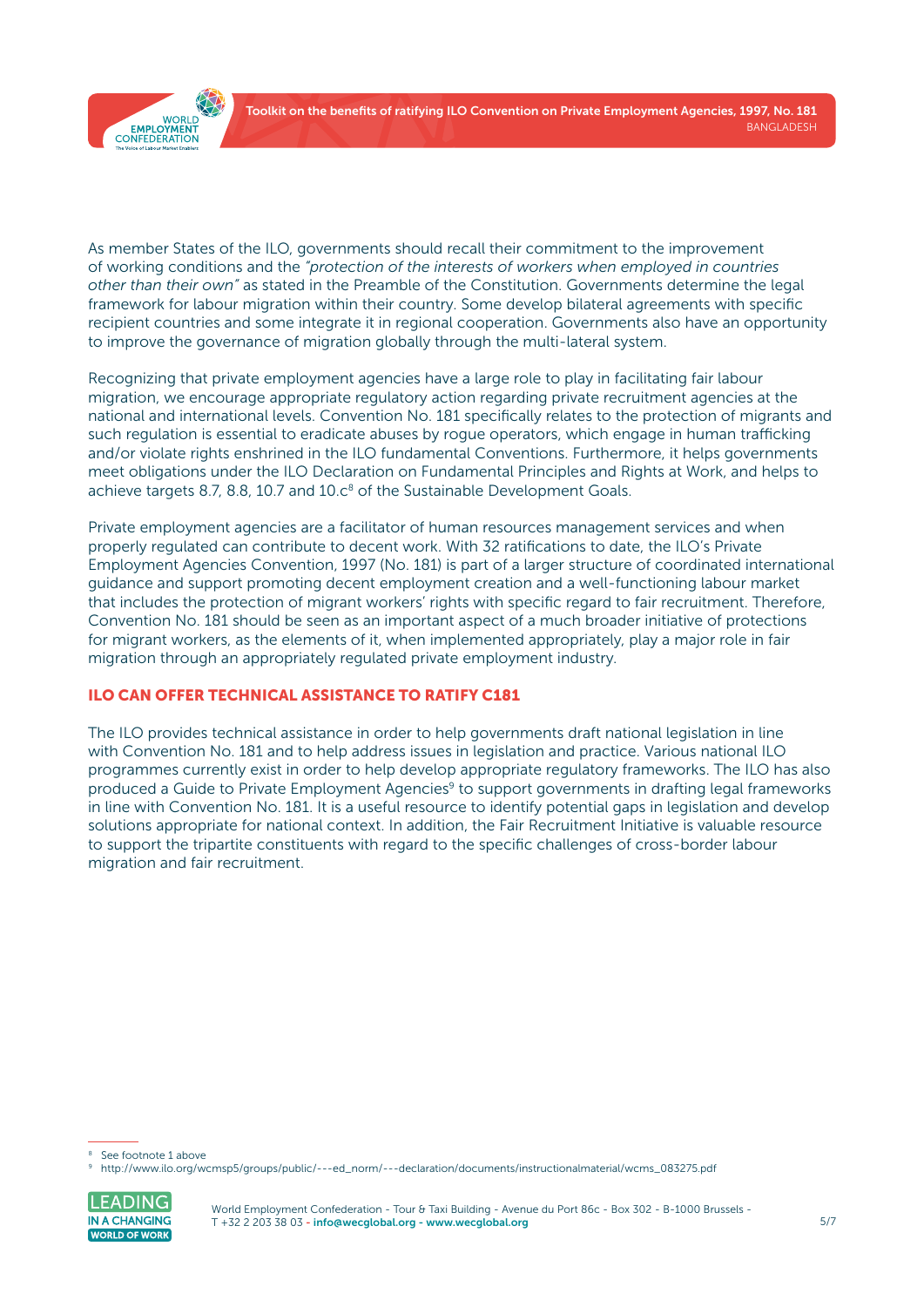Toolkit on the benefits of ratifying ILO Convention on Private Employment Agencies, 1997, No. 181 BANGLADESH

<span id="page-5-0"></span>

### **Conclusions**

In closing, it is important to recall that Convention No. 181 helps to create a level playing field in the private recruitment agency sector by controlling it and creating a more socially responsible industry by marginalizing rogue agencies-especially with regard to abuses of overseas workers. It helps divide the responsibilities in delivering improved working conditions while delivering protections to international standards and accommodating diversity of national contexts. Good working conditions for workers recruited through agencies, as stipulated in the Convention, enable agencies to deliver a better protected and quality workforce that is essential to improve the general level of service offered by the agency to its clients. The ideal environment for the protection of migrant workers engaged by private employment agencies is when both countries of origin and destination ratify and implement Convention No. 181 and engage in bi-lateral agreements to ensure that protections are enforced.

## Bangladesh – Why ratify ILO Convention No. 181?

- Ratification of the Convention would improve the situation of migrant workers, as well as make Bangladesh more attractive for companies that source goods and services there, since it promotes ethical recruitment practices and would help companies in their goal for a sustainable supply chain. As, well it would help move more workers move into the formal economy and increase government revenue.
- The Bangladeshi economy relies heavily on remittances from migrant workers. According to the World Bank, remittances from migrant workers were more than USD 15 billion in 2015, about 9% of GDP. In addition, the Bangladesh to India migrant corridor is the third largest in the world. Ratifying ILO Convention No. 181 is an important measure to help improve the situation for many of the workers migrating with the help of private employment agencies, which often charge unreasonably high fees.
- A 2009 Bangladesh Household Remittance Survey conducted by the IOM found that over a half of the migrant workers from the country paid more than USD 2,000 in recruitment fees. According to a KNOMAD survey in Kuwait, recruitment fees paid by workers averaged USD 1,955 with Bangladeshis paying the highest, ranging between \$1,675 and \$5,154. Convention No. 181 promotes that fees are not paid by workers meaning more income for these workers and their families. On top of these direct fees paid to recruitment agents, migrant workers are often subjected to usurious interest rates of over 50% on loans to cover the costs of migrating and in some cases are at risk of becoming bonded labourers.
- Convention No. 181 is relevant in helping to meet basic principles and rights at work, especially those relating to the seven core conventions and the four on non-discrimination and forced labour that Bangladesh has ratified. With an unregulated private recruitment sector, abuses and discrimination can be prevalent and can prevent the government from fully realizing its obligations in these core conventions and obligations under the Declaration of Principles and Rights at work.